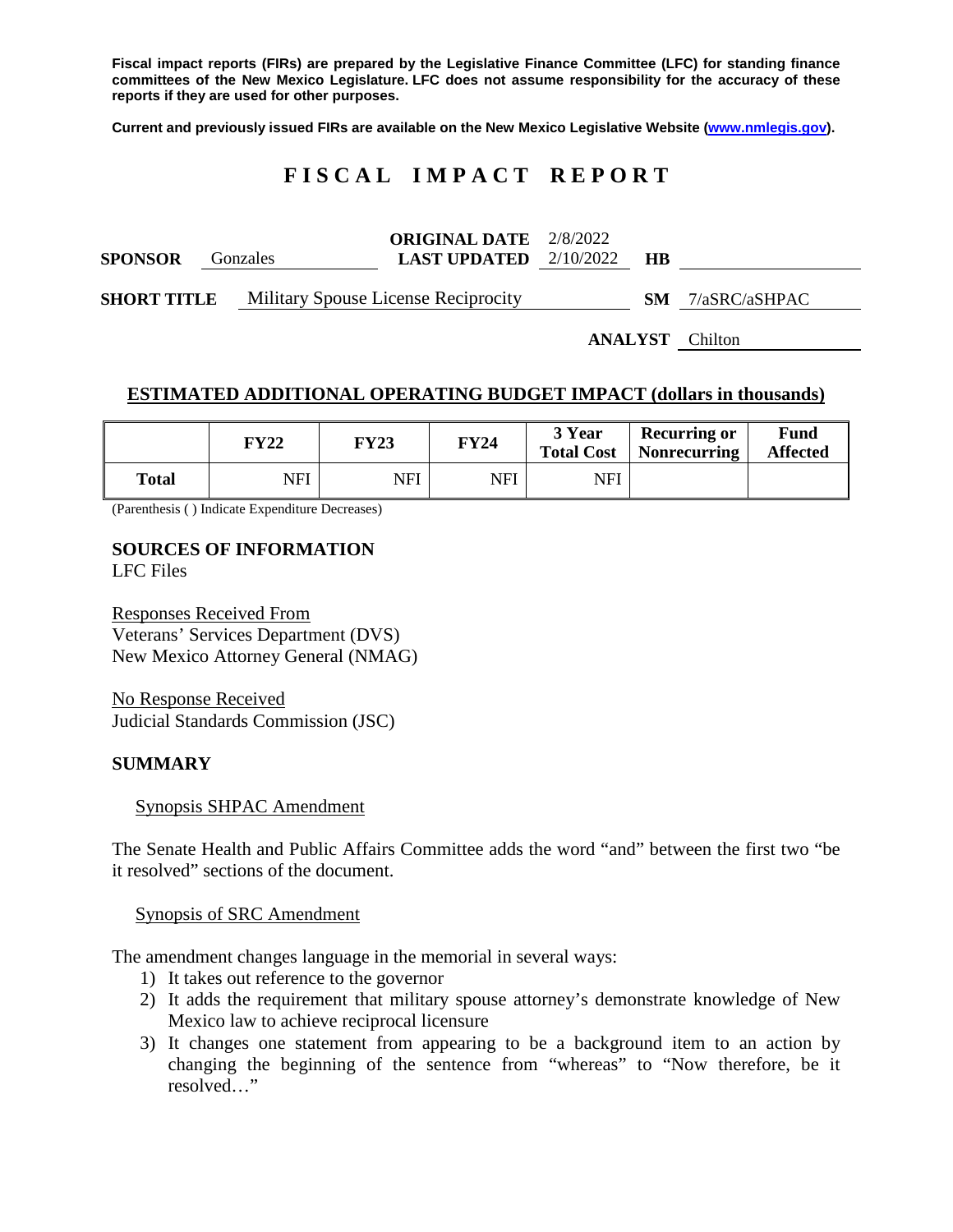#### Synopsis of the Original Memorial

Taking note of New Mexico's long history of support of the military, Senate Memorial 7 urges the adoption of a policy of reciprocity for military spouses who are attorneys licensed in another state. Specifically, it

- 1) Urges the Supreme Court and the New Mexico Board of Bar Examiners to admit to practice in New Mexico the spouse of a military member who.
	- a. Is an attorney licensed to practice as an attorney in any state or the District of Columbia.
	- b. Is present in New Mexico while the spouse is in military service.
	- c. Is in good standing in his/her state of licensure.
	- d. Complies with continuing legal education and other ethical standards.
- 2) Asks the bar examiners and Supreme Court to do away from unnecessary obstacles to reciprocal licensure.
- 3) Encourages mentorship by attorneys near where the spouse-attorney is living.
- 4) Urges adoption of the Military Spouse J.D. Network's proposed rule for military spouse limited licensure as filed with the New Mexico Supreme Court, and that this continue to be a priority.
- 5) Transmit the memorial to the commanders at New Mexico's three air force bases: Sandia, Holloman and Cannon, to the Department of Veterans' 1services, the Supreme Court, and the New Mexico Board of Bar Examiners.

There is no effective date of this memorial. It is assumed that the effective date is 90 days following adjournment of the Legislature.

# **FISCAL IMPLICATIONS**

There is no appropriation in Senate Memorial 7.

# **SIGNIFICANT ISSUES**

Military families move frequently, often across state lines. The spouses who accompany them bring skills that have been useful elsewhere, but licensing problems delay their being useful in their new and often temporary home states. Reciprocity based on licensure in any previous states of residence allows those skills to be used in a new state and enhances the well-being of those reciprocally licensed to practice their profession or trade.

According to the Military Spouse J.D. Network Foundation (msjdn.org), Idaho was the first state to make a practice of granting reciprocity to military spouse attorneys in 2012, and since then 41 other states and the U.S. Virgin Islands have adopted rules for reciprocal licensure of military spouses who are attorneys. In 34 states, reciprocal licensure is complete; in eight more, military spouses practice under the supervision of other attorneys. Of the remaining eight states, New Mexico is one of five moving toward reciprocity; only three states are making no such move.

There are many examples in state law and bills previously introduced into the Legislature to grant reciprocity to certain professionals licensed in other states. Among the many are these recent examples:

1) New Mexico in 2020 granted expedited licensure to military family members who are licensed elsewhere to teach or perform other school services, doctors, veterinarians,